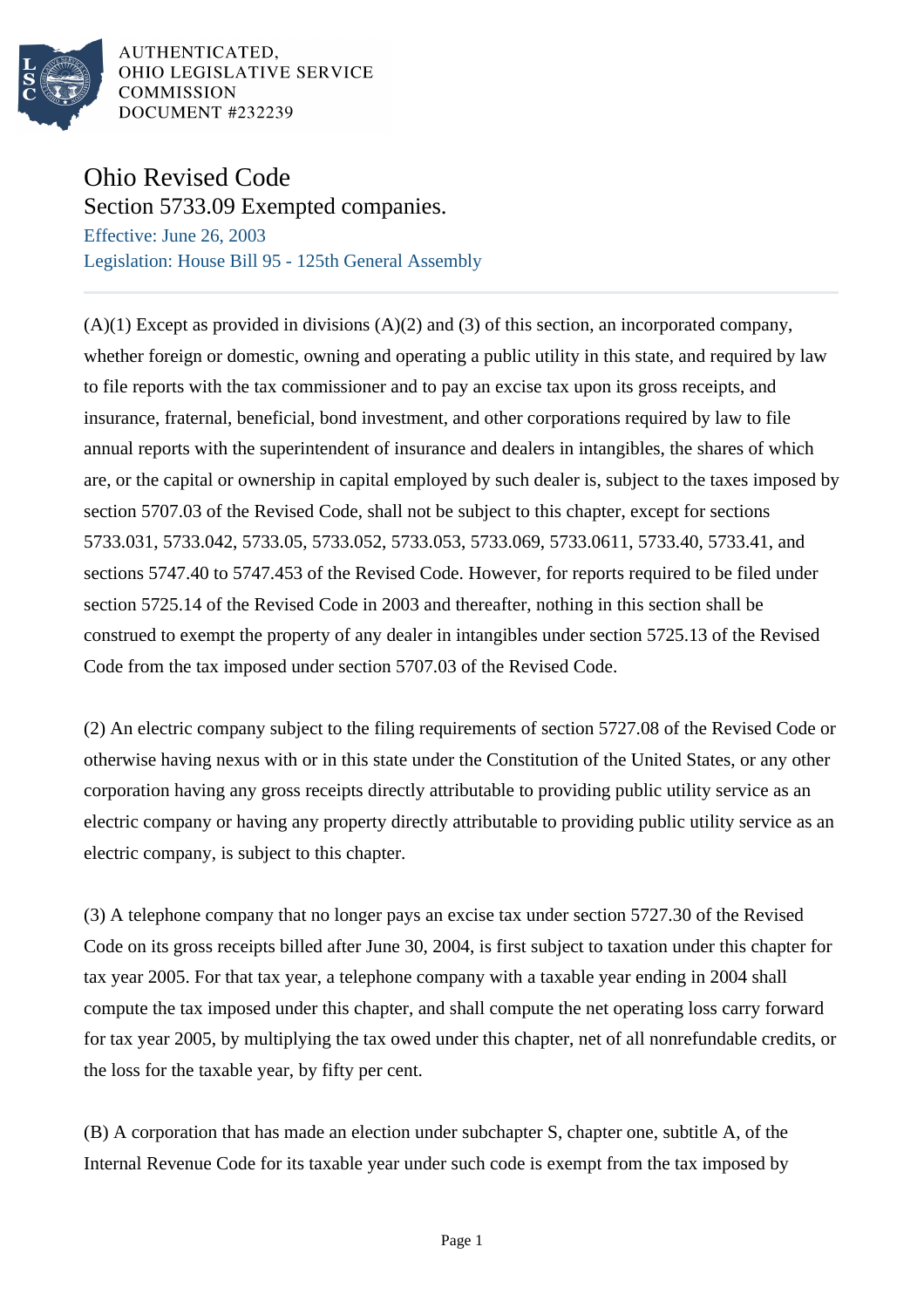

## AUTHENTICATED. OHIO LEGISLATIVE SERVICE **COMMISSION** DOCUMENT #232239

section 5733.06 of the Revised Code that is based on that taxable year.

A corporation that makes such an election shall file a notice of such election with the tax commissioner between the first day of January and the thirty-first day of March of each tax year that the election is in effect.

(C) An entity defined to be a "real estate investment trust" by section 856 of the Internal Revenue Code, a "regulated investment company" by section 851 of the Internal Revenue Code, or a "real estate mortgage investment conduit" by section 860D of the Internal Revenue Code, is exempt from taxation for a tax year as a corporation under this chapter and is exempt from taxation for a return year as a dealer in intangibles under Chapter 5725. of the Revised Code if it provides the report required by this division. By the last day of March of the tax or return year the entity shall submit to the tax commissioner the name of the entity with a list of the names, addresses, and social security or federal identification numbers of all investors, shareholders, and other similar investors who owned any interest or invested in the entity during the preceding calendar year. The commissioner may extend the date by which the report must be submitted for reasonable cause shown by the entity. The commissioner may prescribe the form of the report required for exemption under this division.

(D)(1) As used in this division:

(a) "Commercial printer" means a person primarily engaged in the business of commercial printing. However, "commercial printer" does not include a person primarily engaged in the business of providing duplicating services using photocopy machines or other xerographic processes.

(b) "Commercial printing" means printing by one or more common processes such as letterpress, lithography, gravure, screen, or digital imaging, and includes related activities such as binding, platemaking, prepress operation, cartographic composition, and typesetting.

(c) "Contract for printing" means an oral or written agreement for the purchase of printed materials produced by a commercial printer.

(d) "Intangible property located at the premises of a commercial printer" means intangible property of any kind owned or licensed by a customer of the commercial printer and furnished to the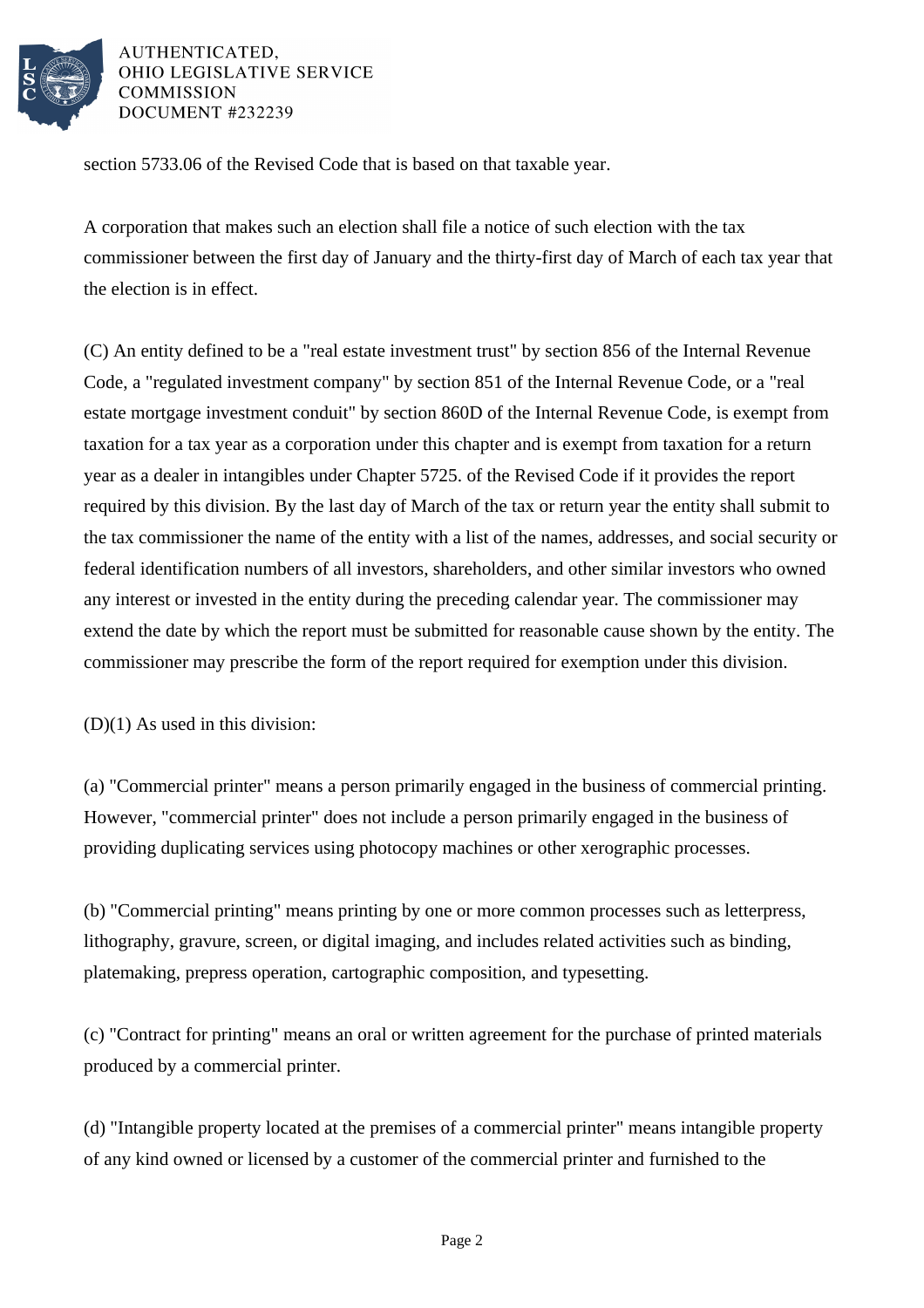

AUTHENTICATED. **OHIO LEGISLATIVE SERVICE COMMISSION** DOCUMENT #232239

commercial printer for use in commercial printing.

(e) "Printed material" means any tangible personal property produced or processed by a commercial printer pursuant to a contract for printing.

(f) "Related member" has the same meaning as in section 5733.042 of the Revised Code without regard to division (B) of that section.

(2) Except as provided in divisions (D)(3) and (4) of this section, a corporation not otherwise subject to the tax imposed by section 5733.06 of the Revised Code for a tax year does not become subject to that tax for the tax year solely by reason of any one or more of the following occurring in this state during the taxable year that ends immediately prior to the tax year:

(a) Ownership by the corporation or a related member of the corporation of tangible personal property or intangible property located during all or any portion of the taxable year or on the first day of the tax year at the premises of a commercial printer with which the corporation or the corporation's related member has a contract for printing with respect to such property or the premises of a commercial printer's related member with which the corporation or the corporation's related member has a contract for printing with respect to such property;

(b) Sales by the corporation or a related member of the corporation of property produced at and shipped or distributed from the premises of a commercial printer with which the corporation or the corporation's related member has a contract for printing with respect to such property or the premises of a commercial printer's related member with which the corporation or the corporation's related member has a contract for printing with respect to such property;

(c) Activities of employees, officers, agents, or contractors of the corporation or a related member of the corporation on the premises of a commercial printer with which the corporation or the corporation's related member has a contract for printing or the premises of a commercial printer's related member with which the corporation or the corporation's related member has a contract for printing, where the activities are directly and solely related to quality control, distribution, or printing services, or any combination thereof, performed by or at the direction of the commercial printer or the commercial printer's related member.